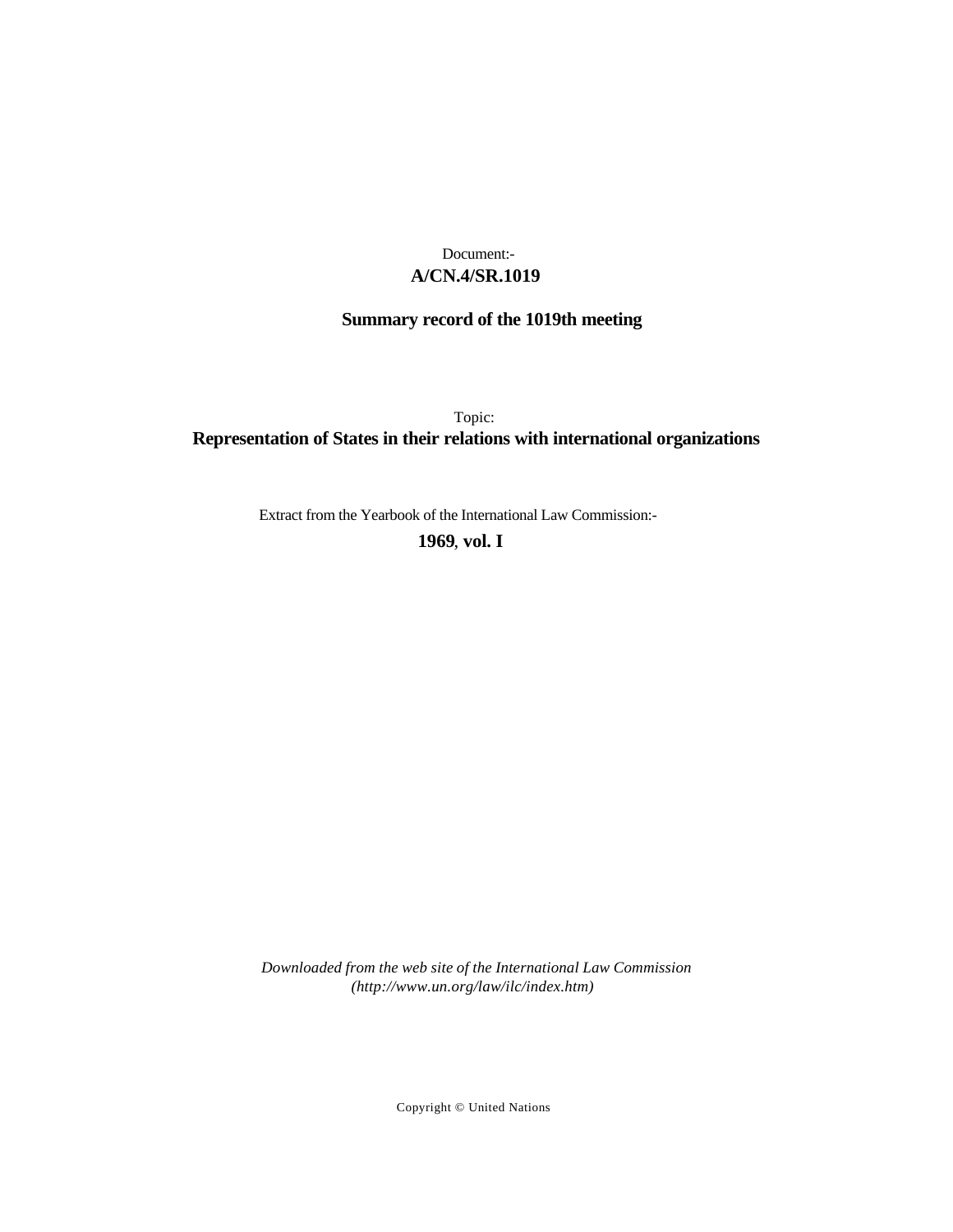paragraph 1 *(d)* he would urge that the Commission follow its normal practice of including in the commentary an adequate summary of the present discussion of the text proposed by the Drafting Committee.

52. Mr. ELIAS said that while he agreed with Mr. Kearney on the problem of enforcing the system of compulsory insurance, he did not think an analogy could be drawn between sub-paragraphs (c) and *(d)* of paragraph 1. Sub-paragraph  $(c)$  dealt with the wellknown distinction in international law between the acts performed by a diplomatic agent in the exercise of his normal functions and those performed by a diplomatic agent while engaged in trade or in a private professional activity. In sub-paragraph *(d),* on the other hand, it was proposed to draw a distinction between driving a vehicle in the course of official functions and driving outside those functions. It would be extremely difficult to determine, for example, whether driving by a diplomatic agent to visit a colleague should be considered as part of his official functions. For those reasons, he still believed that the best course was to drop sub-paragraph (d) altogether.

53. Mr. RAMANGASOAVINA said the Commission must find a middle course between two imperative needs: to ensure that the provisions it adopted did not indirectly permit abuse of privileges and immunities to go unpunished, and to ensure that the victims of accidents were protected. An attempt had been made in paragraph  $1 \dot{d}$ , as in the preceding articles, to strike a balance by distinguishing between official functions and non-official activities.

54. The compulsory insurance solution would cause serious problems, for in many countries, including Switzerland, insurance companies paid claims only on the strength of a judgement by a competent court. To obtain a judgement when a diplomat was involved, either he had to be asked to waive his immunity, which he was not always willing to do, or the sending State had to be asked to withdraw his immunity, which it was not always willing to do either, or proceedings had to be instituted in the sending State, making use of the *exequatur* which was a very complicated procedure. Moreover, the competence of the court of the sending State might be contested by virtue of the rule *locus regit actum.* Public opinion was against immunity from jurisdiction because so many victims of accidents received no compensation.

55. He was therefore in favour of retaining paragraph 1 *id)* provisionally to see how Governments reacted. A provision of that kind was already to be found in the draft on special missions and in the Vienna Convention on Consular Relations and its absence from the Vienna Convention on Diplomatic Relations was regrettable.

56. Mr. CASTANEDA (Chairman of the Drafting Committee) said he was in favour of retaining paragraph 1 *(d)* for the reasons given by several members of the Commission.

The meeting rose at 1.5 p.m.

## **1019th MEETING**

*Friday, 11 July 1969, at 10.15 a.m.*

*Chairman:* Mr. Nikolai USHAKOV

*Present:* Mr. Albonico, Mr. Bartos, Mr. Castafieda, Mr. Castrén, Mr. Elias, Mr. Eustathiades, Mr. Ignacio-Pinto, Mr. Kearney, Mr. Nagendra Singh, Mr. Ramangasoavina, Mr. Rosenne, Mr. Ruda, Mr. Tammes, Mr. Tsuruoka, Mr. Ustor.

## **Relations between States and international organizations**

**(A/CN.4/218 and Add.l)** [Item 1 of the agenda]

*(continued)*

DRAFT ARTICLES PROPOSED BY THE DRAFTING COMMITTEE *(continued)*

ARTICLE 31 (Immunity from jurisdiction) *(continued)* \*

1. The CHAIRMAN invited the Commission to continue consideration of article 31 as proposed by the Drafting Committee.

2. Mr. USTOR said that article 31 represented the condification of existing law, in that it provided for complete immunity from criminal and civil jurisdiction. 3. Article 33 (A/CN.4/218), however, added a very important safeguard, for under its provisions, States would undertake to waive immunity in respect of civil claims in the host State "when this can be done without impeding the performance of the functions of the permanent mission". Furthermore, the host State could always impose the requirement of compulsory insurance and the persons enjoying privileges and immunities would have to comply with that requirement by virtue of article 44  $(A/CN.4/218/Add.1)$ , which obliged them to respect the laws and regulations of the host State. Those two articles together afforded sufficient protection to the private interests at stake, especially as many countries had a complete social security system which was available to the victims of traffic accidents.

4. It had been asserted that insurance companies might be unwilling to pay compensation to the victim of a traffic accident in the absence of judicial recognition of liability. In those countries where insurance was not in the hands of private enterprise, State-controlled insurance institutions performed a social function and took the necessary steps to ascertain whether a claim was well-founded. The supporters of paragraph 1 *id)* of article 31 pursued the commendable aim of providing a solution to the problem which might arise in countries where private insurance companies did not perform that function.

<sup>1</sup> See previous meeting, para. 8.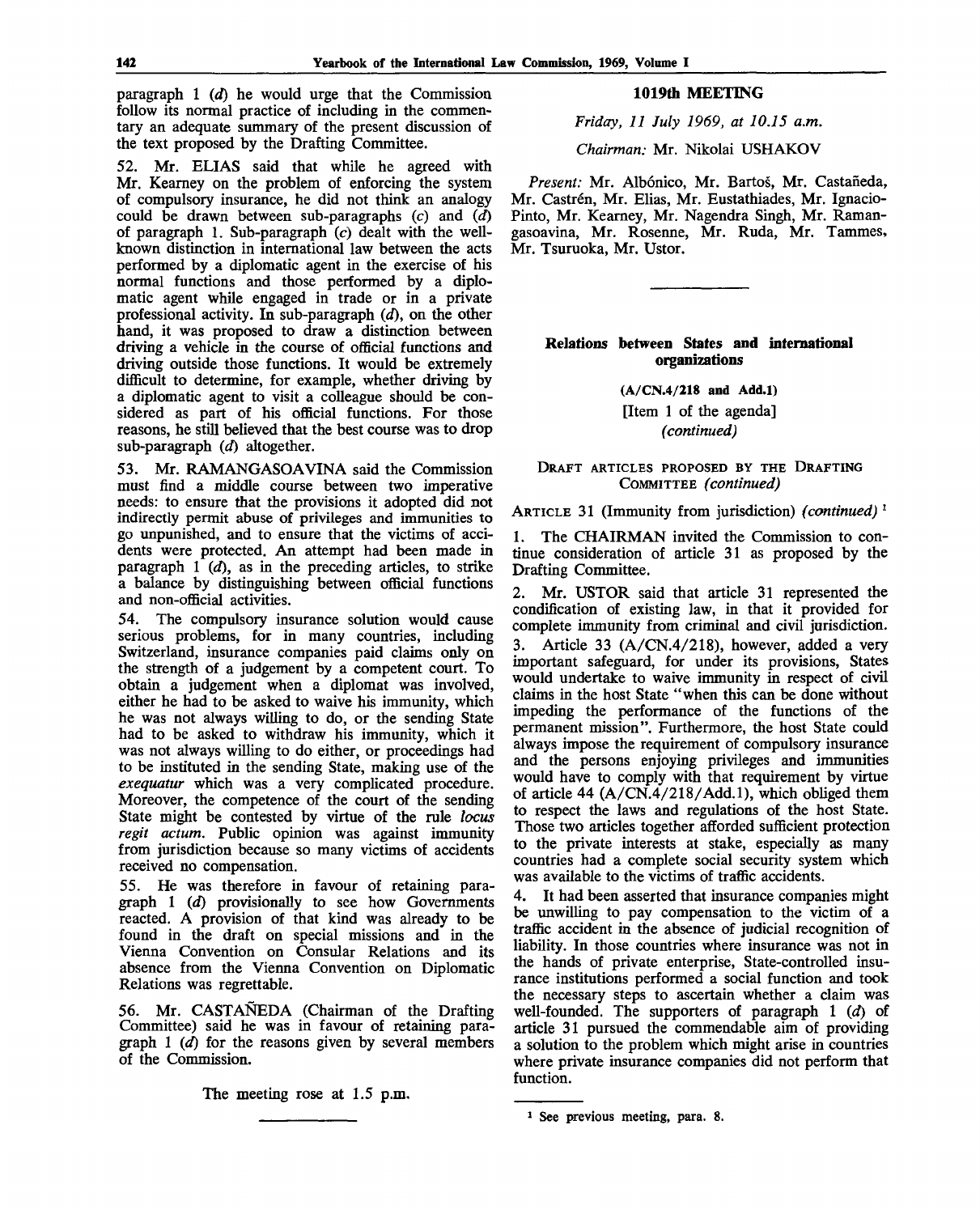5. Paragraph 1 *(d),* however, hardly provided a satisfactory solution of the problem and he would continue to oppose it for three reasons. First, it would be a serious departure from the principle of immunity, which was an important principle of international law, based on the sovereign equality of States and on the rule that municipal courts had no jurisdiction over a foreign State. It would be a very grave step to give up any part of the principle of immunity, which was an important element in the maintenance of good relations between States and was essential to the efficient performance of the functions of permanent missions. The sacrifice of such a principle would far outweigh any advantages that might be claimed for the proposed provision.

6. Secondly, an obvious weakness of paragraph 1 *(d)* was the qualification that the accident must have been caused by a vehicle "used outside the official functions of the person in question", a distinction virtually impossible to apply. Moreover, the gravity of an accident did not depend on the purpose for which the vehicle was being used.

7. Thirdly, a provision such as paragraph 1 *(d)* provided no guarantee that a court decision in favour of the victim of an accident would in fact be executed; the person enjoying immunity could be transferred to his own country.

8. The proposed provision in fact did no more than pay lip-service to the interests of victims of accidents, while inflicting great damage on the paramount interests of international relations. It would provide no real solution of the problem under discussion; that solution should be sought in other directions, such as cooperation on an international basis between the insurance companies and the social security institutions of the various countries.

9. Mr. ROSENNE said he maintained the view he had expressed at the previous meeting. He had since obtained, through the courtesy of the United Nations Office at Geneva, a copy of a publication by the Swiss Federal Political Department which showed that in 1963, international officials and members of permanent missions had been involved in 67 accidents out of a total of 9,370 in the Canton of Geneva, and in 1964 in 70 accidents out of 9,270. While one vehicle out of every nine in Geneva was involved in an accident each year, the proportion for vehicles belonging to international officials and members of permanent missions was only one in thirty. The relevant passage of that official publication concluded with the following words: "While this difference is largely attributable to the inclusion of motorcycles and motorised bicycles in the statistics, the fact remains that these figures clearly refute the opinion widely held in some quarters that diplomats are dangerous drivers".<sup>2</sup>

10. Mr. BARTOS said that under Yugoslav law, there were two kinds of insurance: social insurance and private insurance. Under the social insurance system the insured enjoyed complete autonomy: they were entitled

to a share of the profits, in the form of improved benefits, but they also had to make good any deficit. Consequently, the social insurance system could not be required to insure anyone and everyone. The private insurance institutions enjoyed a similar autonomy; so much so that they had successfully contested, before the Federal Constitutional Court, a legislative decree obliging them to insure motorists on conditions other than those which they themselves had fixed. The result was that some persons were unable to obtain insurance if they wished to depart from the rules laid down by the Union of Insurance Institutions and even lost the right to hold a driving licence, which was conditional on having an insurance policy. In Yugoslavia there was thus no guarantee that a diplomat would be able to obtain insurance.

11. Mr. ALBONICO said he understood the reference to "criminal jurisdiction" in paragraph 1 in a broad sense: the immunity would cover such matters as fines for traffic offences.

12. With regard to the meaning of the expression "civil and administrative jurisdiction" in the same paragraph, he had been satisfied by the explanations given by Mr. Elias that civil jurisdiction should be taken to cover the jurisdiction of commercial courts.

13. The provisions of sub-paragraphs *(a)* and *(b)* of paragraph 1 embodied exceptions to immunity from jurisdiction which had been long established in international law. He had some doubts, however, about the provisions of sub-paragraph (c), which dealt with an action relating to "any professional or commercial activity" exercised in the host State. Article 45, on professional activity (A/CN.4/218/Add.l), specified that "The permanent representative and the members of the diplomatic staff of the permanent mission shall not practise for personal profit any professional or commercial activity in the host State". It was therefore difficult to see in what circumstances the provisions of sub-paragraph  $(c)$  could apply.

14. With regard to sub-paragraph *id),* he maintained his view that it did not provide a satisfactory balance between the two interests involved. It should be dropped, on the understanding that the case it contemplated would be one of those covered by article 33; the sending State would then be required either to waive the immunity or to "use its best endeavours to bring about a just settlement of the claims". The position should be made clear in the commentary on article 33.

15. The CHAIRMAN, speaking as a member of the Commission, said he was against retaining paragraph 1 *(d).* It had been proposed that the wording should be amended, but it reproduced article 31, paragraph 1 *(d)* of the draft on special missions word for word, and the Commission would be inconsistent if it altered a formulation which it had itself adopted two years before.<sup>3</sup>

16. With regard to the substance, the provision would not help to protect citizens of the host State, owing to

<sup>&</sup>lt;sup>2</sup> Département Politique Fédéral, Berne, Septembre 1966, " Les organisations internationales et le Canton de Genève : une analyse de leur interdependance ", pp. 54 and 55.

<sup>3</sup> See *Yearbook of the International Law Commission, 1967,* vol. II, p. 362.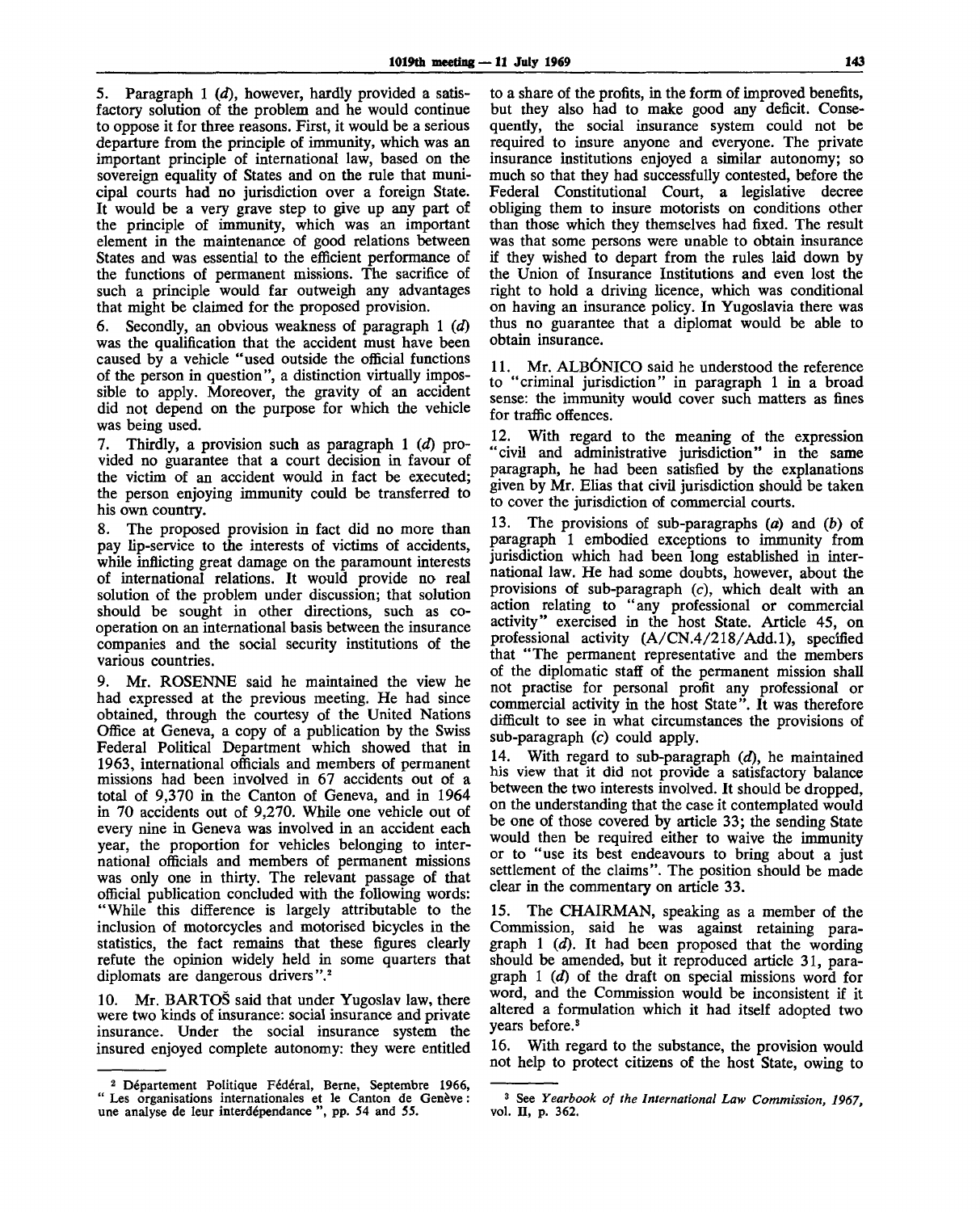the difficulty of determining, in the event of an accident, whether the agent involved was or was not performing official functions. A further difficulty arose from the fact that it was not for the courts to decide that issue. Where bilateral relations existed, it was for the host State to decide, but the same did not apply to relations with an international organization; the organization alone was competent to say whether a member of a mission accredited to it was or was not engaged in performing his official functions.

17. It was true the Commission had already proposed an exactly similar text in its draft on special missions, but he very much doubted whether the Sixth Committee would endorse it in the case of permanent missions. To include it in the draft might mean impairing the privileges and immunities not only of members of permanent missions, but also of ordinary diplomats, whom the general public were probably inclined to assimilate to members of permanent missions.

18. He agreed with Mr. Ustor and Mr. Albónico that article 33 would provide a better means of solving the problem; the provision that if the sending State did not waive immunity it must "use its best endeavours to bring about a just settlement of the claims" could be strengthened. Such a provision would make it quite possible to secure compensation for nationals of the host State who were victims of an accident. In Moscow, settlements of that sort were generally reached without difficulty between the Ministry of Foreign Affairs and the embassy to which the diplomatic agent belonged.

19. He was therefore against retaining paragraph 1 *(d)* and in favour of adding to the commentary an explanation of the position regarding traffic accidents.

20. Mr. KEARNEY, referring to Mr. Albónico's remarks on paragraph  $1$  (c), said that it had probably been included by the Special Rapporteur to cover the case in which the host State granted permission to exercise a professional activity. Clearly, in that case taxes would be due. Paragraph (2) of the Commission's commentary on article 49 of the draft on special missions <sup>4</sup> stated that: "Some Governments proposed the addition of a clause providing that the receiving State may permit persons referred to in article 49 of the draft to practise a professional or commercial activity on its territory. The Commission took the view that the right of the receiving State to grant such permission is selfevident. "

21. With regard to paragraph 1 *id),* he believed that its wording was capable of improvement, but he agreed with the Chairman that, since it had been accepted for special missions, it was undesirable to alter it at the present stage. He would urge that the provision be retained, with a view to obtaining comments by Governments to show whether they approved of its inclusion or not.

22. He had been struck by the Chairman's remarks regarding the ease with which claims arising out of traffic accidents involving diplomats were settled in Moscow. Those remarks well illustrated the difference between diplomats covered by the 1961 Vienna Convention on Diplomatic Relations <sup>5</sup> and members of permanent missions who would be covered by the present draft. In the case of diplomats, the problem was a bilateral one and the receiving State could always declare a diplomat *persona non grata* if the ambassador of his country failed to co-operate in reaching a satisfactory settlement. The host State of an international organization had no such remedy at hand and was therefore unable to obtain such results.

23. It had been suggested that article 33, on consideration of civil claims, would provide a solution of the problem with which paragraph 1 *id)* of article 31 was intended to deal. For article 33 to do that, however, its provisions would have to be amended. They were at present worded merely as an expression of hope and they would need to be put in the form of a binding commitment for the sending State. The concluding words "shall use its best endeavours to bring about... would have to read "shall bring about a just settlement of the claims".

24. The CHAIRMAN asked whether members agreed with Mr. Eustathiades that the term "civil jurisdiction" also covered commercial jurisdiction, and that a statement to that effect should be included in the commentary.<sup>6</sup>

25. Mr. BARTOS said that once the commentary had gone the text would not be explicit enough. In some countries the two jurisdictions differed completely in regard to the value of preparatory work.

26. Mr. CASTREN said it was true that the commentary would go, but the preparatory work could always be consulted in case of doubt.

27. Despite the arguments put forward by the supporters of paragraph 1 *(d),* he thought it would be better not to keep it, but simply to draw the attention of Governments, in the commentary, to the fact that the provision had given rise to a long discussion and that opinion had been very much divided.

28. He agreed with Mr. Kearney that it was desirable to strengthen the wording of article 33.

29. Mr. ELIAS said he noted that Mr. Albónico had been satisfied with his explanation that the term "civil jurisdiction" also covered commercial jurisdiction.

30. It remained for the Commission to decide whether it wished to retain paragraph 1 *(d).* A decision should be taken one way or the other, in order to direct the Drafting Committee. His own view was that the subparagraph should be dropped. The references that had been made to article 33 were very pertinent. If that article were amended as suggested by Mr. Kearney, it would be very surprising if paragraph 1 *id)* of article 31 were retained also.

31. Mr. CASTANEDA (Chairman of the Drafting Committee) said it was clear that opinions were very divided. As the Commission usually preferred a unanimous decision to a vote and as, in the present instance,

<sup>5</sup> United Nations, *Treaty Series,* vol. 500, p. 96.

<sup>&</sup>lt;sup>6</sup> See previous meeting, para. 6.

<sup>4</sup>  *Ibid.,* p. 367.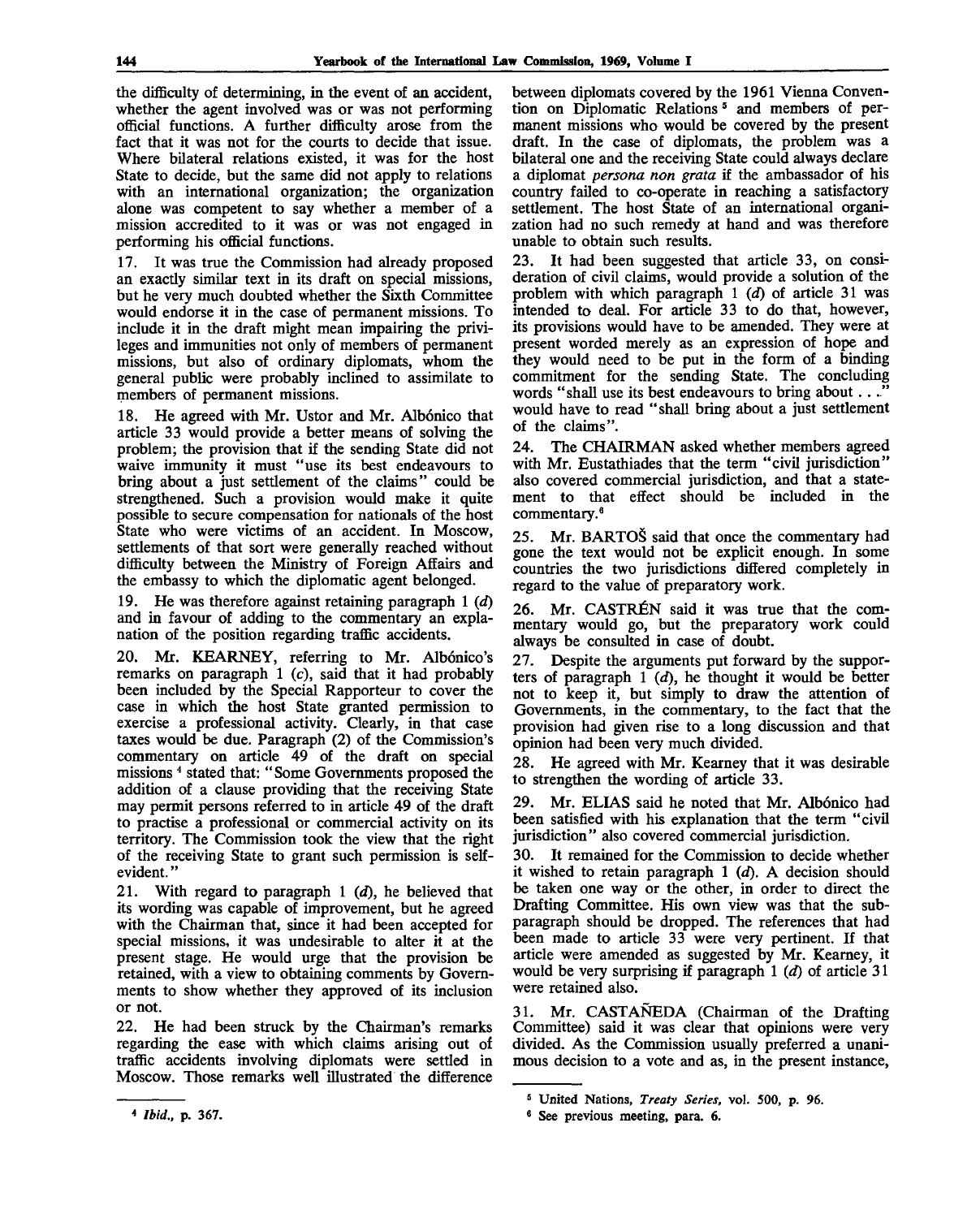it did not have to decide on a final form of words, but simply to draw the attention of Governments to a question and submit a text for their consideration, the best course might perhaps be to keep sub-paragraph *(d)* of paragraph 1 in brackets in order to show plainly

where it would be placed and how it would be worded, and then to explain the reasons for it in the commentary, where Governments could be asked whether they wished it to be retained or not.

32. Mr. BARTOS said he supported Mr. Castaneda's proposal, on the understanding that the Governments would be clearly asked in the commentary to state whether they considered that the notion of civil jurisdiction included commercial jurisdiction. The Special Rapporteur should also be asked to point out to Governments that special commercial jurisdiction had not been mentioned either in the earlier Conventions or in the present draft, because the Commission had taken the view that it was covered by civil jurisdiction. Incidentally, that was a further argument against adding a reference to separate commercial jurisdiction at the present stage, since it might give the impression that such jurisdiction was excluded from the earlier Conventions.

33. Mr. RAMANGASOAVINA said that administrative jurisdiction had been expressly mentioned because in some countries there was recourse to a special jurisdiction when the government was a party to a suit. Civil jurisdiction was a very general notion and if the Commission wished to specify everything it covered, it would not be enough to add a reference to commercial jurisdiction. The various courts which came under civil jurisdiction, such as commercial courts, social courts and labour courts, were more in the nature of a specialization of competence. As a general rule, the term "civil jurisdiction" was used in contradistinction to criminal jurisdiction.

34. Mr. ROSENNE said he agreed with the interpretation of the words "civil and administrative jurisdiction" given by the previous speaker.

35. With regard to paragraph 1 *id),* he agreed that it would be unfortunate and unnecessary to divide the Commission by a vote at the present stage and he supported Mr. Castañeda's suggestion that the provision be left in brackets with an appropriate explanation in the commentary.

36. Mr. RUDA shared the view that it was desirable to draw the attention of Governments to the serious problem that the Commission had been discussing. That aim could be achieved either by the method suggested by Mr. Castafieda, or by putting the text of the proposed sub-paragraph *(d)* in the commentary, with the explanation that opinion in the Commission had been divided on the subject. To retain the provision in brackets in the article itself might give the impression that the Commission was inclined to favour its inclusion. 37. If the majority preferred the method suggested by Mr. Castafieda, however, he would not oppose it, provided it was made clear in the commentary that the Commission had not taken any decision in the matter. But whatever comments might be made by Governments, the Commission would remain free to take whatever decision it wished. The fact that the majority of comments were for or against a provision was not binding upon the Commission.

38. Mr. BARTOS said that formerly codes had made a general distinction only between civil procedure and criminal procedure, but for the past twenty years or so there had been a growing tendency to draw a finer distinction between courts according to their competence. In Switzerland, for instance, there was even a special court of final appeal for insurance cases, which was distinct from the federal court of final appeal. Other countries had set up special courts for commercial cases and even for housing cases. It was obviously impossible to make provision for all those details in the draft articles. It would be enough to specify in the commentary that the term "civil jurisdiction" was to be understood in the old private law sense, and that the distinction intended was between two broad classes of action, not between two kinds of court. The Special Rapporteur should be instructed to include that idea in the commentary.

39. Mr. ALBÓNICO said he noted that the Commission agreed that the expression "civil jurisdiction" should be interpreted broadly as covering the jurisdiction of, for example, commercial courts, insurance courts and labour courts. There was therefore no need to change the wording of article 31 on that point, it being understood that an explanation would be given in the commentary.

40. With regard to paragraph 1  $(c)$ , he was satisfied with the explanation given by Mr. Kearney, but would like to have it reproduced in the commentary to make it clear that the provision was intended to cover cases in which the host State granted permission for the exercise of a professional or commercial activity.

41. With regard to paragraph 1 *(d),* it had been generally agreed that the commentary should state that opinion in the Commission had been divided; some members wished to retain the paragraph, while others, like himself, would prefer to see it dropped, provided that it was made clear in the commentary on article 33, that that article covered the case.

42. The CHAIRMAN said it was agreed that the Special Rapporteur would explain in the commentary the difference between the jurisdictions referred to in the draft articles.

43. No drafting change to paragraph 1 *id)* had been proposed, so he concluded that the Commission wished to retain it in the form proposed by the Drafting Committee.

44. In the light of the discussion, he suggested that sub-paragraph *(d)* be kept in brackets and that, in the commentary, the Special Rapporteur should draw the attention of Governments to the factthat the Commission had discussed that provision at length, but had been unable to reach any decision because opinions differed too widely.

### *It was so agreed.*

*Subject to that reservation, article 31 was adopted.*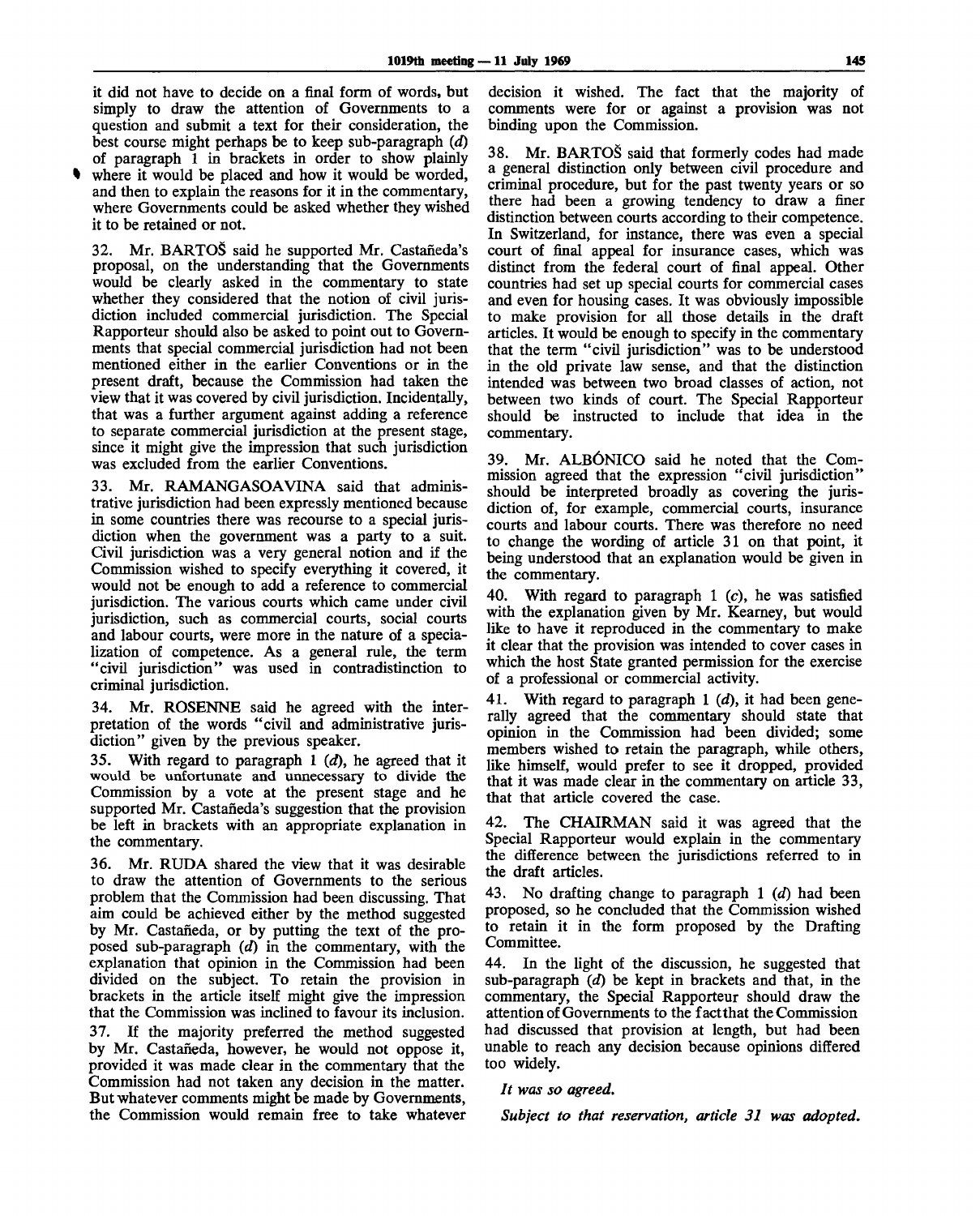ARTICLE 32 (Waiver of immunity)<sup>7</sup>

45. The CHAIRMAN invited the Chairman of the Drafting Committee to introduce the Drafting Committee's text for article 32.

46. Mr. CASTANEDA (Chairman of the Drafting Committee) said that the Drafting Committee proposed the following text:

## *Article 32*

#### *Waiver of immunity*

1. The immunity from jurisdiction of the permanent representative or members of the diplomatic staff of the permanent mission and persons enjoying immunity under article 39 may be waived by the sending State.

2. Waiver must always be express.

3. The initiation of proceedings by the permanent representative, by a member of the diplomatic staff of the permanent mission or by a person enjoying immunity from jurisdiction under article 39 shall preclude him from invoking immunity from jurisdiction in respect of any counter-claim directly connected with the principal claim.

4. Waiver of immunity from jurisdiction in respect of civil or administrative proceedings shall not be held to imply waiver of immunity in respect of the execution of the judgment, for which a separate waiver shall be necessary.

47. A number of minor drafting changes had been made at the request of members of the Commission. In paragraph 1 the words "permanent representatives" and "permanent missions" had been put in the singular. In paragraph 3 the words "of the" had been substituted for the words "of a" before "permanent mission".

48. The Drafting Committee had examined one important substantive matter, but that had not led to any change in the text. At the beginning of paragraph 1 it was stated that the sending State might waive the immunity from jurisdiction. It had been asked whether that immunity also applied to the obligation to give evidence as a witness. The Drafting Committee had thought it unnecessary to decide the point, since it was only a technical question of procedure. The Special Rapporteur had, however, mentioned to the Drafting Committee that it would be well to specify in the commentary on article 32 that paragraph 2 also applied to article 31, paragraph 2, which concerned giving evidence. The Drafting Committee had considered that it would be better to expand the commentary to explain that the immunity from jurisdiction mentioned in article 32 applied to all the immunities listed in article 31.

49. Several members of the Drafting Committee had asked whether it would not be better to state that point in the text of the article itself, but the majority had been against doing so. In any case, the difference between the two solutions was not very great: the legal consequence of not mentioning all the immunities in detail in article 32 could not be to exclude waiver of immunities other than immunity from jurisdiction in the strict sense.

50. The CHAIRMAN, speaking as a member of the Commission, said that article 32 of the Vienna Convention on Diplomatic Relations <sup>8</sup> was worded in the same way as article 32 of the Special Rapporteur's draft and did not specifically mention giving evidence as a witness. Any express statement in the present draft might lead to article 32 of the Convention on Diplomatic Relations being interpreted as making no provision for the possibility of waiving immunity from giving evidence, whereas that article had the same meaning as was given by the Special Rapporteur to article 32 of his draft.

51. The position was perfectly clear: a State could always waive immunity, including immunity from giving evidence. The latter point should therefore be mentioned only in the commentary.

52. Mr. KEARNEY said that in some legal systems the initiation of proceedings would itself constitute a waiver of immunity from having to testify, for example, in pre-trial examinations. In such cases, if a plaintiff refused to testify, the court would entertain a motion by the defence to quash the proceedings. Legal systems differed so widely in that respect, however, that he did not think the Commission could deal with the matter, either in the text of the article or in the commentary. Unless it was prepared to carry out a far-reaching study of the problem, the Commission should limit itself to a very general statement in the commentary.

53. Mr. ALBÓNICO noted that under paragraph 3 the initiation of proceedings by the permanent representative precluded him from invoking "immunity from jurisdiction in respect of any counter-claim directly connected with the principal claim". He wondered whether that provision referred only to immunity from civil jurisdiction or also to immunity from criminal jurisdiction. If, for example, a counter-claim or countercharge was advanced against a criminal action initiated by the permanent representative, would he be entitled to plead immunity from criminal jurisdiction?

54. Mr. EUSTATHIADES said that article 32 should be read together with article 31.

55. The points raised by Mr. Kearney and Mr. Albonico were extremely delicate. Even if they were elucidated in the course of the discussion, the Commission could go no further than embodying its conclusions in the commentary, since article 32 followed the analogous articles in the Vienna Conventions; the Chairman had pointed out the disadvantages of using different wording. 56. The question of giving evidence was simpler. The solution proposed by the Drafting Committee was the wisest one. It left aside the problem of possible differences in internal law regarding the sphere of immunity; but if immunity from giving evidence was regarded as an integral part of immunity from jurisdiction, the Drafting Committee's formulation solved the problem.

57. That solution had a further advantage. In some kinds of legal proceedings, the sending State might have something to say on the question whether a permanent representative or member of the diplomatic staff of a

<sup>7</sup> For previous discussion, see 996th meeting, para. 10.

<sup>8</sup> United Nations, *Treaty Series,* vol. 500, p. 112.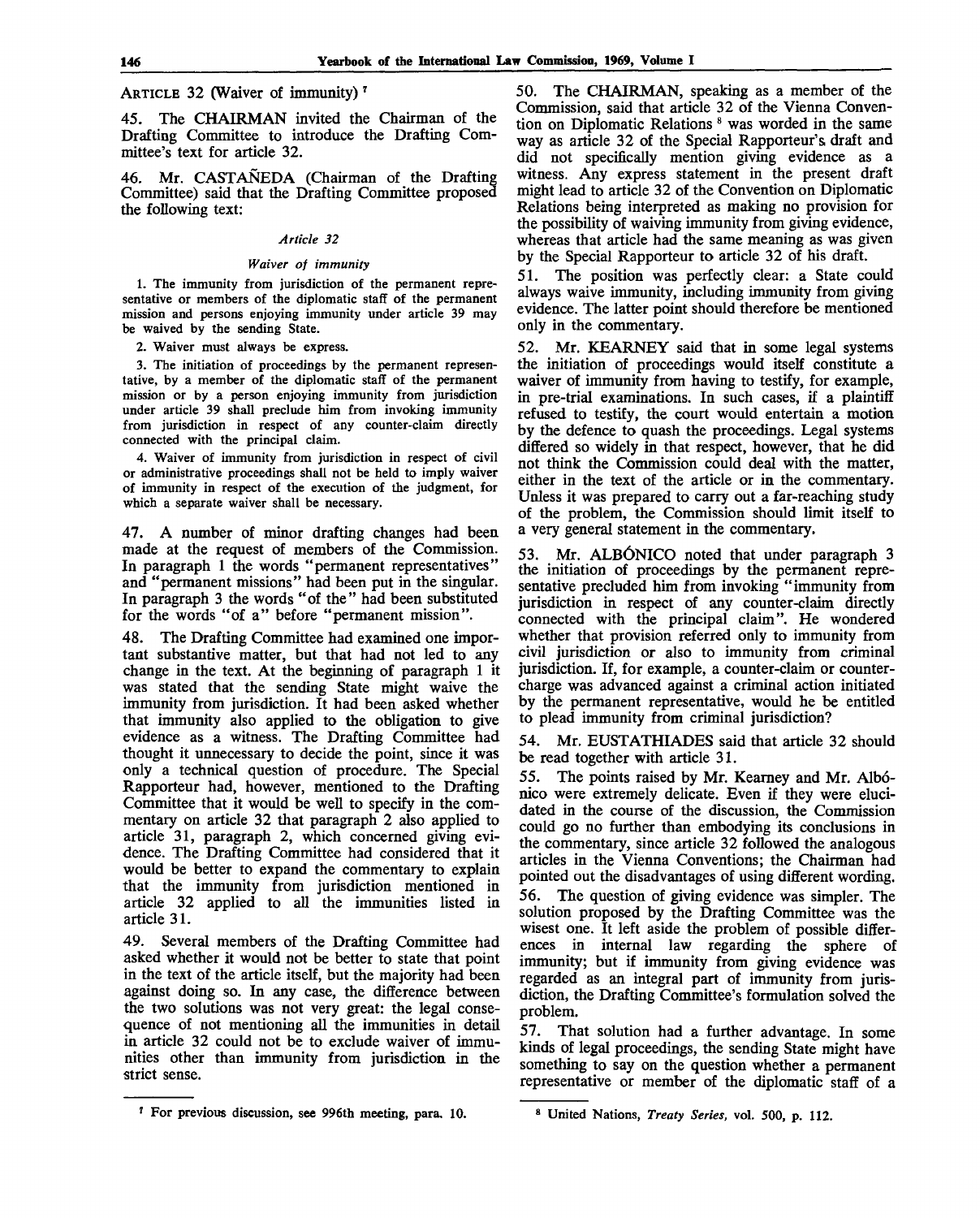permanent mission could exercise his right to testify or to refuse to testify. Before giving evidence, the representative or member concerned might then wish to consult his government to find out whether it authorized him to do so or not. The solution proposed by the Drafting Committee covered all such contingencies.

58. Mr. ROSENNE said that article 32 stated the law concerning waiver of immunity as he understood it. The Commission should be extremely careful not to disturb an existing practice which had always worked satisfactorily in many different circumstances and in many different legal systems. In the commentary, in particular, the Commission should avoid creating possible theoretical difficulties involving what was sometimes called the "inter-temporal law". The Special Rapporteur's commentary was perfectly adequate and should be left as it was.

59. Mr. CASTRÉN said it would be better not to change a text which was in substance the same as that of the Vienna Convention on Diplomatic Relations. He agreed that caution should be exercised in the commentary.

60. The question of giving evidence should not arise, since article 31 was entitled "Immunity from jurisdiction". Even though the title was not decisive for the interpretation of the article, it could not fail to affect it.

61. The counter-claims mentioned in paragraph 3 undoubtedly related to civil cases. In any event, it would be better not to try to be more specific. The record of the discussion should suffice.

62. Mr. CASTANEDA (Chairman of the Drafting Committee) said that the Drafting Committee had not considered the question of counter-claims from the angle suggested by Mr. Albónico.

63. Speaking as a member of the Commission, he observed that article 32 reproduced the Vienna text. No categorical reply could be given to the question regarding immunity from criminal jurisdiction, for everything depended on the laws and regulations of each country. Counter-claims could be brought only in civil suits, but under some legal systems there could be a criminal element involved in a civil suit. That, however, was a special question which could not be regulated in a general text.

64. Mr. ELIAS, referring to Mr. Kearney's remarks, said it was often very difficult to induce members of a diplomatic mission to testify in the courts of the host State, even when it was in their own interest to do so. In his own country, for example, an embassy whose premises had been burgled had been unwilling to waive its immunity from jurisdiction to the extent of testifying against the criminals in the local court and it had been suggested that the court should send a commission to the embassy to take its evidence—a procedure which was not permitted by the local law in such matters.

65. With regard to the question raised by Mr. Albonico, it seemed to him that, in Anglo-Saxon legal systems at least, a counter-claim of the kind referred to in paragraph 3 could be brought only in civil cases, since it was inconceivable that the defendant in a criminal case could file a counter-claim against the State.

66. Mr. USTOR said the Commission was in general agreement that it would not be desirable to change the wording of article 32, since it was based on the corresponding article of the Vienna Convention on Diplomatic Relations and any change in it might have repercussions on the interpretation of that Convention.

67. With regard to the commentary, he thought that the Special Rapporteur should be free to decide whether or not he wished to include any of the suggestions made in the Commission and in the Drafting Committee, some of which raised certain difficulties concerning the interpretation of the Vienna Convention.

68. As to the point raised by Mr. Elias, a waiver of immunity from jurisdiction, including immunity from having to testify in the courts of the host State, must always be express. A sending State might waive such immunity to the extent that it would permit evidence to be given in the house or office of the permanent mission, and the court would then have to decide whether it would accept such a waiver.

69. On the point made by Mr. Kearney, he agreed that the initiation of proceedings by the permanent representative amounted to submission to the jurisdiction of the courts of the host State. It would be for the sending State, therefore, to decide whether it wished to permit its permanent representative to initiate proceedings, in the full knowledge that such an action would automatically involve a waiver of immunity in respect of any counter-claim.

70. Mr. ALBÓNICO said it was clear that article 31 dealt with immunity from proceedings against the members of a permanent mission. But it was equally clear that as soon as a member himself initiated proceedings against a national of the host State, he was submitting himself to the jurisdiction of its courts and could not invoke immunity from any counter-claim.

71. Nevertheless, he still had some doubts about the exact scope of article 32, paragraph 3, for in the Latin-American legal system there were actions, such as those for slander and libel, against which the only possible defence was a counter-claim or counter-charge of a criminal nature. In such cases he was not sure to what extent a member of a permanent mission would enjoy immunity.

72. Immunity from having to give evidence was clearly established in article 31, paragraph 2, and any waiver of that immunity under article 32 would certainly have to be express.

73. Mr. RAMANGASOAVINA said he was not in favour of going into too much detail, since that might alter the meaning of the text or raise fresh problems.

74. On the question of giving evidence, when the sending State waived its representative's immunity, the waiver also applied to the obligation to give evidence. In any case, since the waiver was express, the sending State could always specify its scope.

75. Paragraph 3 raised a question of procedure. The French term *"demande reconventionnetle",* like the